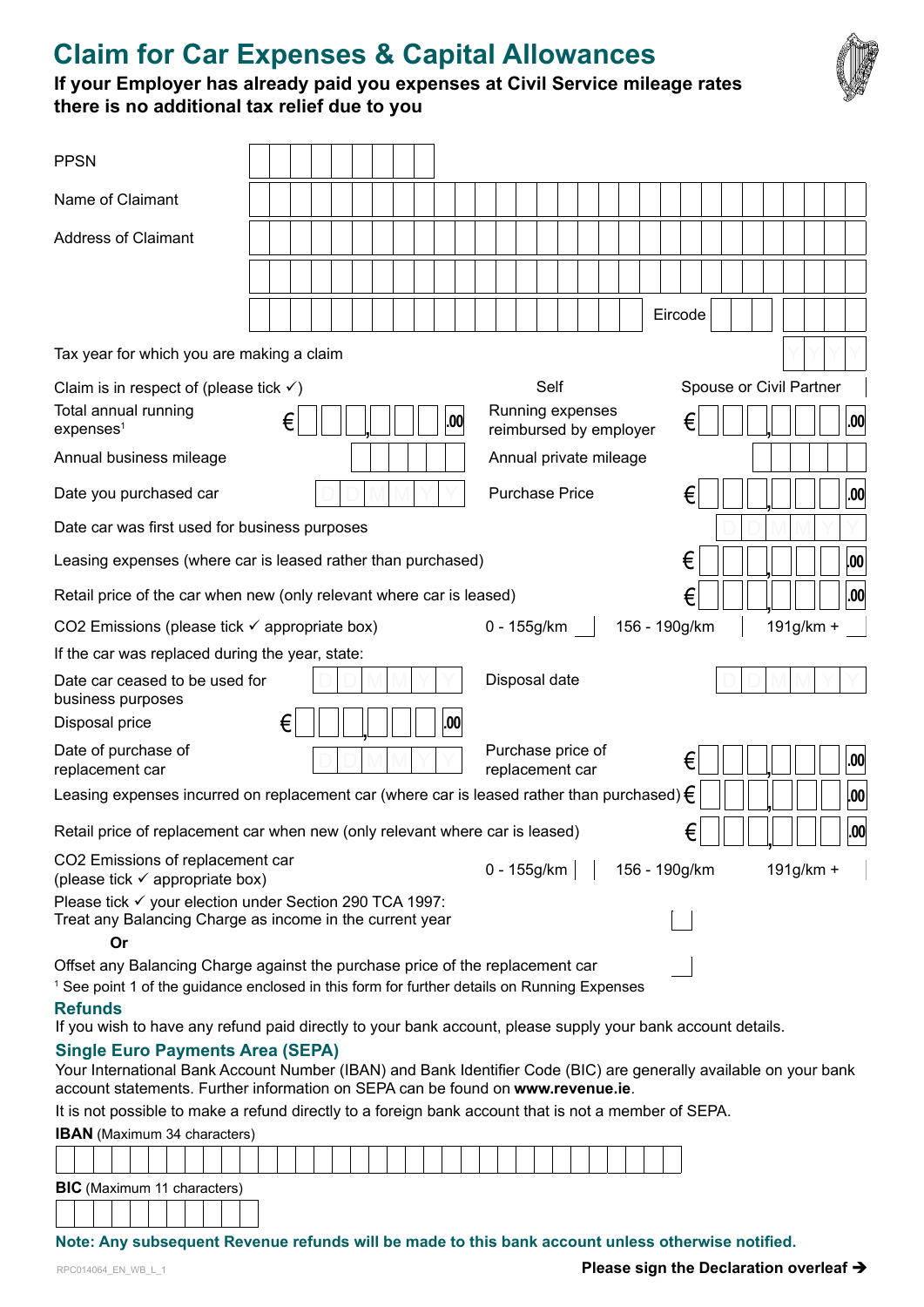### **Declaration which must be signed**

I declare that all the particulars on this form are correct to the best of my knowledge and belief.

| Signature    |  |  |  |  |  |  |  |  |  |  |         | Date |  |  |  |  |
|--------------|--|--|--|--|--|--|--|--|--|--|---------|------|--|--|--|--|
| Address      |  |  |  |  |  |  |  |  |  |  |         |      |  |  |  |  |
|              |  |  |  |  |  |  |  |  |  |  |         |      |  |  |  |  |
|              |  |  |  |  |  |  |  |  |  |  | Eircode |      |  |  |  |  |
| Phone Number |  |  |  |  |  |  |  |  |  |  |         |      |  |  |  |  |
| Email        |  |  |  |  |  |  |  |  |  |  |         |      |  |  |  |  |

## **Claim for Car Expenses & Capital Allowances**

#### **Who can Claim?**

#### **If you have already been reimbursed by your employer at Civil Service rates, there is no additional relief due.**

Civil Service rates were designed to cover both running expenses and wear and tear allowances. Where an individual makes a claim for running expenses or wear and tear allowances and had previously been paid the Civil Service rates by their employer, such reimbursements by their employer will be treated as taxable salary.

An individual who uses his or her private car for business purposes may claim car expenses in respect of the running expenses of the car<sup>2</sup> and capital allowances in respect of wear and tear<sup>3</sup>.

Expenses must be incurred necessarily in the performance of the duties of the employment.

Wear and tear allowances compensate for the depreciation in the value of the car.

Where an individual leases rather than purchases the car, he or she may claim leasing expenses but not wear and tear allowances. These topics are discussed separately below.

Where an individual claims expenses or allowances that were previously reimbursed tax-free by his or her employer, the reimbursements by the employer **will** be treated as taxable salary.

#### **1. Running Expenses**

An individual who uses his or her private car for business purposes may claim expenses in respect of the running expenses of the car. These include items such as motor tax, insurance, repairs, services, etc. Only the portion of running expenses relating to the business use of the car is allowable. The 'business' portion is calculated by reference to the business kilometre travel over the total kilometre travel for the period.

#### **2. Wear and Tear**

Wear and tear is an annual capital allowance in respect of the depreciation in the value of the car. As it is given at a fixed rate it does not reflect the actual depreciation suffered. The current annual rate is 12½% of the allowable cost of a car over a period of 8 years. Only the portion of the wear and tear that is applicable to the business use of the car is allowable. The 'business' portion is calculated by reference to the business kilometre travel over the total kilometre travel for the period.

The actual cost of a car is generally disregarded for capital allowances purposes. Where expenditure was incurred on the provision of a car **before 1 July 2008** and where the actual cost of the car exceeded a specified limit, wear and tear allowances were based on the relevant specified limit. Where the actual cost of the car was lower than the relevant specified limit, wear and tear allowances were based on the actual cost of the car. For expenditure incurred on or after **1 July 2008**, the allowable expenditure for wear and tear allowances is determined by the car's level of CO2 emissions.

The maximum cost limit has been increased over time. The more recent limits are set out in the following table.

#### **Table 1**

| Date Expenditure Incurred          | <b>Specified Limit</b> |
|------------------------------------|------------------------|
| 1 January 2006 to 31 December 2006 | €23.000                |
| From 1 January 2007                | €24.000                |

<sup>2</sup> The statutory basis for the expenses is section 114 TCA 1997

<sup>3</sup> The statutory basis for the wear and tear allowances is section 301 TCA 1997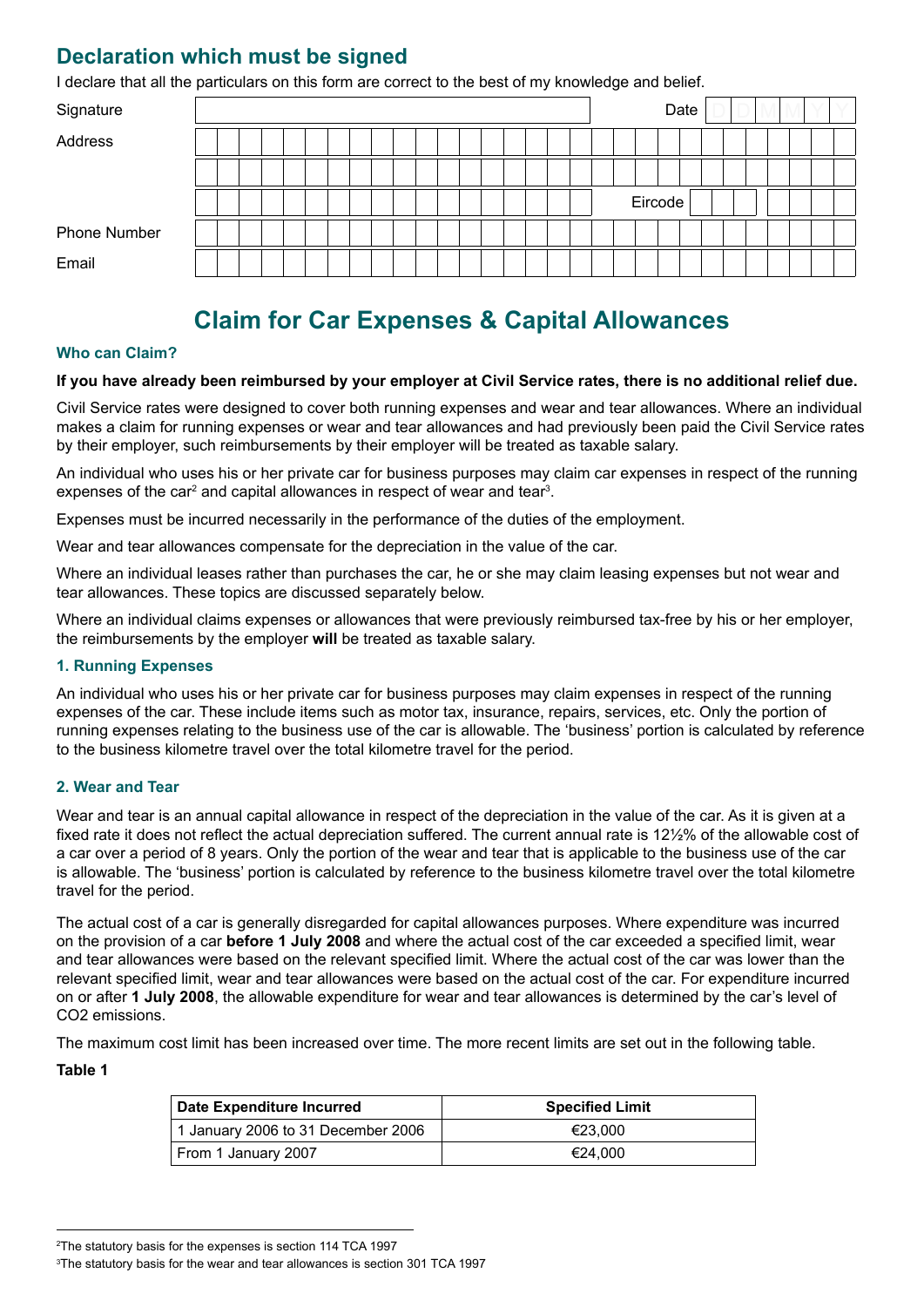#### **Cars purchased on or after 1 July 2008**

Wear and tear allowances for cars (new and second hand) **purchased** on or after 1 July 2008 are determined by reference to the car's CO2 emissions. Cars are categorised by reference to the bands of CO2 emissions that are used to determine Vehicle Registration Tax (VRT). The original CO2 emissions figure at manufacture determines the band and not the CO2 emissions of the car at the date of registration. The regime is summarised in the table below.

#### **Table 2**

| Group | <b>VRT Category</b> | <b>CO2 Emissions</b><br>(grams per km) | <b>Allowable Expenditure</b>       |  |  |  |  |
|-------|---------------------|----------------------------------------|------------------------------------|--|--|--|--|
|       | A                   | $0 - 120$                              |                                    |  |  |  |  |
| 1     | B                   | 121 - 140                              | €24,000                            |  |  |  |  |
|       | C                   | 141 - 155                              |                                    |  |  |  |  |
|       | D                   | 156 - 170                              | 50% of €24,000                     |  |  |  |  |
| 2     | F                   | 171-190                                | or, if lower<br>50% of actual cost |  |  |  |  |
|       | F                   | 191 - 225                              | Nil                                |  |  |  |  |
| 3     | G                   | more than 225                          |                                    |  |  |  |  |

#### **Example 1**

A car (CO2 emissions level of 170g/km) cost €26,000 in May 2018. Only €12,000 of this amount qualifies for wear and tear allowances in accordance with Table 2. 2018 travel is 12,000km business use and 6,000km private use.

#### **2018 wear and tear**

€12,000 x 12.5% = €1,500 Restricted to 2/3 for business use =  $€1,000$ 

#### **Balancing Allowances and Balancing Charges**

Part of the calculation of wear and tear allowances involves looking at whether an individual has been over or undercompensated for the wear and tear on a car when certain events occur such as the sale of the car. Depending on the sales proceeds there may be a clawback of the allowances previously claimed or additional allowances may be due. Similarly, if you traded-in, scrapped or ceased to use the car for the purposes of the employment during the year the same position applies. A wear and tear allowance cannot be claimed for a year in which such a 'disposal' event occurs.

Where the sales or other proceeds (for example, insurance) exceed the remaining value of the car, that is, the allowable cost less the allowances previously claimed in respect of wear and tear, there is a clawback of the excess allowances subject to a maximum limit of the allowances previously claimed. This is known as a 'balancing charge'. A balancing charge does not arise where the proceeds do not exceed €2,000. You have the option of treating any balancing charge as additional income in the year in which it arises or setting it against the purchase cost of a replacement car. Where the proceeds are less than the remaining value of the car additional allowances equal to the shortfall are due. This is known as a 'balancing allowance'. When calculating a balancing charge or allowance you must adjust any sales or other proceeds in accordance with the relevant cost limit.

#### **Example 2**

A car (CO2 emissions level of 120g/km) cost €16,000 in January 2016 and is sold in July 2018 for €14,000. Annual business mileage is 12,000km and annual private mileage is 6,000km. For wear and tear purposes the allowable cost of the car is the relevant cost limit of €24,000.

The wear and tear computation is:

|                    |                          | <b>Restricted to 2/3 for business use</b> |
|--------------------|--------------------------|-------------------------------------------|
| Wear and Tear 2016 | €24,000 x 12.5% = €3,000 | €2.000                                    |
| Wear and Tear 2017 | €24,000 x 12.5% = €3,000 | €2.000                                    |